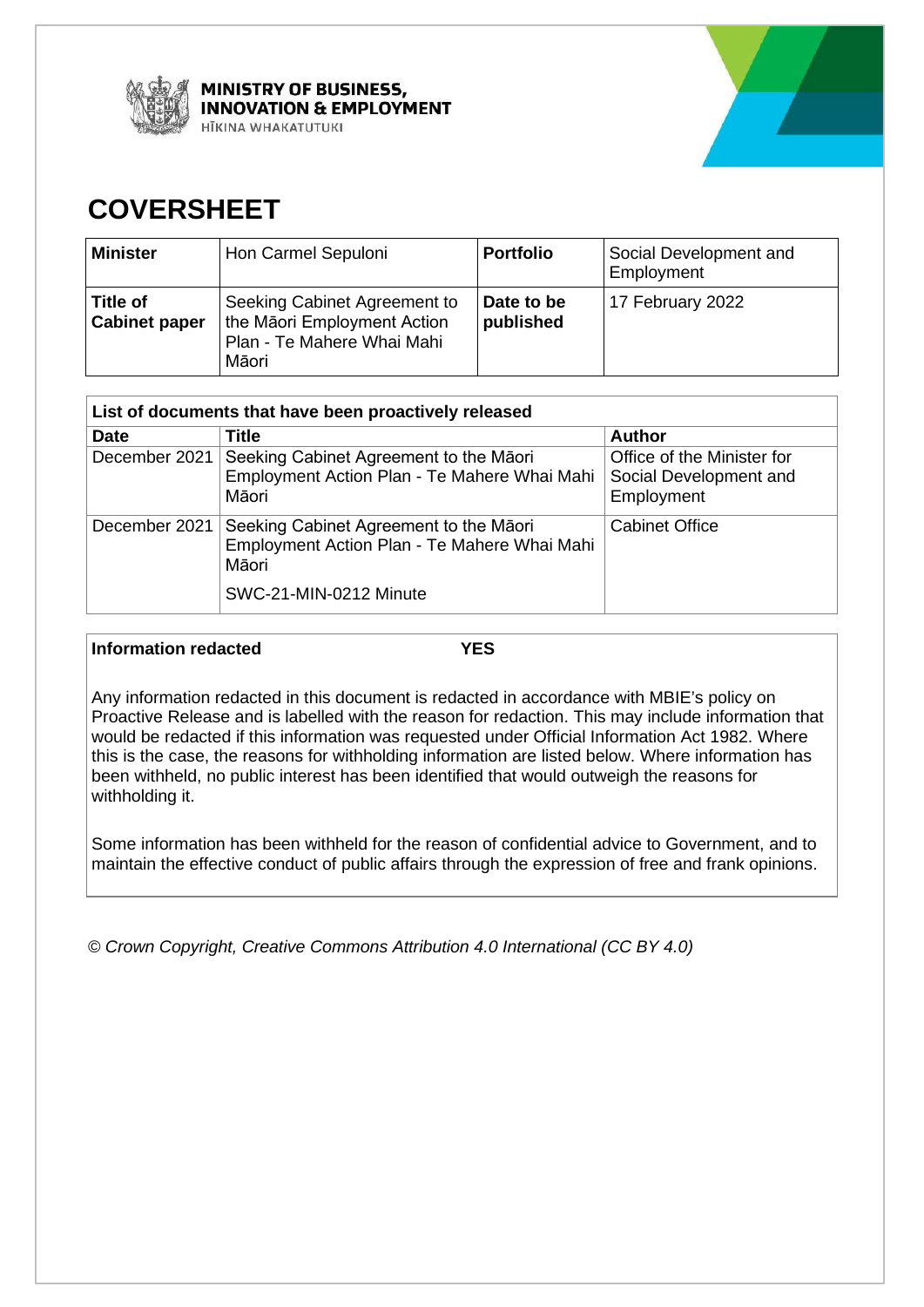

# **Cabinet Social Wellbeing Committee**

# **Minute of Decision**

*This document contains information for the New Zealand Cabinet. It must be treated in confidence and handled in accordance with any security classification, or other endorsement. The information can only be released, including under the Official Information Act 1982, by persons with the appropriate authority.*

## **Māori Employment Action Plan - Te Mahere Whai Mahi Māori**

#### **Portfolio Social Development and Employment**

On 8 December 2021, the Cabinet Social Wellbeing Committee (SWC):

- 1 **noted** that in December 2019, SWC agreed to the development of the Māori Employment Action Plan (the Action Plan) using principles of partnership and co-design [SWC-19-MIN-0200];
- 2 **noted** that:
	- 2.1 an external reference group, Te Ara Mahi Māori, was appointed to lead public consultation and provide recommendations for the focus areas of the Action Plan;
	- 2.2 Te Ara Mahi Māori's report has been used as the starting point for the Action Plan;
- 3 **noted** that the Minister for Social Development and Employment does not propose a separate government response to the report from Te Ara Mahi Māori;
- 4 **noted** that the Action Plan contains actions to create opportunities for Māori to exercise rangatiratanga to create intergenerational wellbeing through work, and actions have been grouped into immediate actions and medium to long-term actions;
- 5 **agreed** that the immediate actions are:
	- 5.1 work with Māori to embed a tikanga-Māori-based framework into employment policy, and develop tools to implement the framework;
	- 5.2 explore the changes needed for the Employment, Education, and Training (EET) system to be effective and equitable for Māori;
	- 5.3 improve education outcomes for Māori learners, by implementing and reporting on actions in Ka hikitia – ka hāpaitia - The Māori education strategy;
	- 5.4 improve education provided on mātauranga Māori and te reo Māori;
	- 5.5 research incentives and barriers for employers providing flexible work, and how flexible work could benefit kaimahi Māori;
	- 5.6 research how workplaces can be more inclusive for kaimahi Māori;